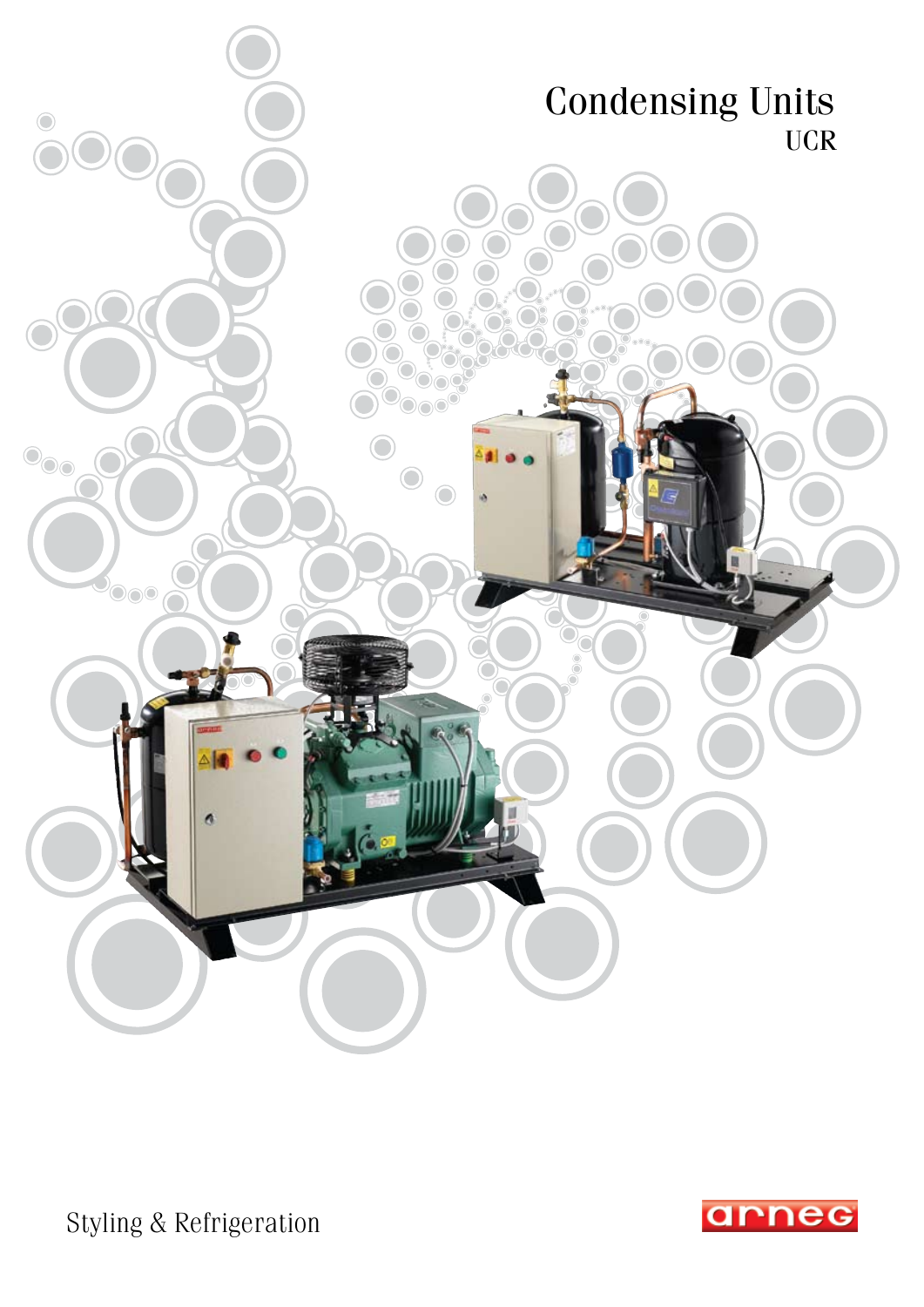| UCR<br>TN              | Modello<br>Model<br>Model<br>Modèle<br>Modelo<br>Модель |                                | Potenza frigorifera<br>Refrigeration power<br>Kålteleistung<br>Puiss. frigorifique<br>Potencia frigorífica<br>Холодопроиз<br>водительность | Potenza assorbita<br>Absorbed power<br>Aufgennomene L.<br>Puiss. absorbée<br>Potencia absorbida<br>Потребляемая<br>мощность | Livello press. sonora<br>Sound pressure<br>Lärmniveau<br>Pression acoustique<br>Nivel sonoro<br>Уровень шума | Alimentazione<br>Voltage<br>Betriebsspan.<br>Alimentation<br>Alimentación<br>Напряжение<br>питания | PED                              | Peso<br>Weight<br>Gewicht<br>Poids<br>Peso<br>Bec | Disegno<br>Drawing<br>Zeichnung<br>Dessin<br>Dibujo<br>Рисунок |
|------------------------|---------------------------------------------------------|--------------------------------|--------------------------------------------------------------------------------------------------------------------------------------------|-----------------------------------------------------------------------------------------------------------------------------|--------------------------------------------------------------------------------------------------------------|----------------------------------------------------------------------------------------------------|----------------------------------|---------------------------------------------------|----------------------------------------------------------------|
|                        |                                                         | Hp nom.                        | kW                                                                                                                                         | kW                                                                                                                          | $Lp$ 10mt $dB(A)$                                                                                            |                                                                                                    | Cat.                             | kg                                                | N.                                                             |
|                        | <b>H 40 CC</b>                                          | 0,4                            | 1,11                                                                                                                                       | 0,75                                                                                                                        | 31,11                                                                                                        | 400-3-50                                                                                           | $\mathbf{1}$                     | 63                                                | 1                                                              |
|                        | H 75 CC                                                 | 0,75                           | 1,53                                                                                                                                       | 1,02                                                                                                                        | 31,61                                                                                                        | 400-3-50                                                                                           | $\mathbf{1}$                     | 67                                                | $\mathbf{1}$                                                   |
|                        | H 100 CC                                                | 1                              | 2,24                                                                                                                                       | 1,47                                                                                                                        | 33,41                                                                                                        | 400-3-50                                                                                           | $\mathbf{1}$                     | 72                                                | $\mathbf{1}$                                                   |
|                        | H 150 CC                                                | 1,5                            | 2,74                                                                                                                                       | 1,79                                                                                                                        | 34,31                                                                                                        | 400-3-50                                                                                           | $\overline{2}$                   | 80                                                | $\overline{2}$                                                 |
|                        | H 180 CC                                                | 1,8                            | 3,12                                                                                                                                       | 2,04                                                                                                                        | 34,71                                                                                                        | 400-3-50                                                                                           | $\overline{2}$                   | 80                                                | $\overline{2}$                                                 |
|                        | H 200 CC                                                | $\overline{2}$                 | 3,50                                                                                                                                       | 2,24                                                                                                                        | 34,91                                                                                                        | 400-3-50                                                                                           | $\overline{2}$                   | 80                                                | $\overline{2}$                                                 |
|                        | H 250 CC                                                | 2,5                            | 4,52                                                                                                                                       | 2,89                                                                                                                        | 37,01                                                                                                        | 400-3-50                                                                                           | $\overline{2}$                   | 85                                                | $\overline{2}$                                                 |
| <b>DORIN</b>           | H 280 CC                                                | 2,8                            | 5,13                                                                                                                                       | 3,31                                                                                                                        | 38,51                                                                                                        | 400-3-50                                                                                           | $\overline{2}$                   | 96                                                | $\overline{2}$                                                 |
|                        | H 300 CC<br>H 380 CC                                    | 3<br>3,8                       | 5,81<br>7,19                                                                                                                               | 3,61<br>4,50                                                                                                                | 39,01<br>41,01                                                                                               | 400-3-50<br>400-3-50                                                                               | $\overline{2}$<br>$\overline{2}$ | 135<br>135                                        | 3<br>3                                                         |
|                        | H 403 CC                                                | 4                              | 7,98                                                                                                                                       | 4,79                                                                                                                        | 41,01                                                                                                        | 400-3-50                                                                                           | $\overline{2}$                   | 135                                               | 3                                                              |
|                        | H 503 CC                                                | 5                              | 9,82                                                                                                                                       | 5,81                                                                                                                        | 46,01                                                                                                        | 400-3-50                                                                                           | $\overline{2}$                   | 140                                               | 3                                                              |
|                        | H 743 CC                                                | 7,4                            | 11,62                                                                                                                                      | 6,80                                                                                                                        | 46,01                                                                                                        | 400-3-50                                                                                           | $\overline{2}$                   | 140                                               | 3                                                              |
|                        | K 750 CC                                                | 7,5                            | 14,54                                                                                                                                      | 7,81                                                                                                                        | 49,21                                                                                                        | 400-3-50                                                                                           | $\overline{2}$                   | 213                                               | 4                                                              |
|                        | K 1000 CC                                               | 10                             | 17,55                                                                                                                                      | 9,59                                                                                                                        | 50,21                                                                                                        | 400-3-50                                                                                           | $\overline{2}$                   | 218                                               | 4                                                              |
|                        | K 1500 CC                                               | 15                             | 23,77                                                                                                                                      | 12,73                                                                                                                       | 50,61                                                                                                        | 400-3-50                                                                                           | $\overline{2}$                   | 220                                               | 4                                                              |
|                        | <b>ZB 15 KCE</b>                                        | $\overline{2}$                 | 2,80                                                                                                                                       | 2,10                                                                                                                        | 35,01                                                                                                        | 400-3-50                                                                                           | $\overline{2}$                   | 60                                                | 6                                                              |
|                        | ZB 19 KCE                                               | 2,5                            | 3,60                                                                                                                                       | 2,36                                                                                                                        | 35,01                                                                                                        | 400-3-50                                                                                           | $\overline{2}$                   | 60                                                | 6                                                              |
|                        | <b>ZB 21 KCE</b>                                        | 3                              | 4,40                                                                                                                                       | 2,82                                                                                                                        | 38,01                                                                                                        | 400-3-50                                                                                           | $\overline{2}$                   | 62                                                | 6                                                              |
|                        | ZB 26 KCE                                               | 3,5                            | 5,05                                                                                                                                       | 3,30                                                                                                                        | 38,01                                                                                                        | 400-3-50                                                                                           | $\overline{2}$                   | 75                                                | 6                                                              |
|                        | ZB 30 KCE                                               | 4                              | 5,95                                                                                                                                       | 3,77                                                                                                                        | 39,01                                                                                                        | 400-3-50                                                                                           | $\overline{2}$                   | 75                                                | $\overline{7}$                                                 |
| COPELAND               | ZB 38 KCE                                               | 5                              | 7,40                                                                                                                                       | 4,68                                                                                                                        | 41,01                                                                                                        | 400-3-50                                                                                           | $\overline{2}$                   | 80                                                | $\overline{7}$                                                 |
|                        | ZB 45 KCE<br>ZB 56 KCE                                  | 6<br>7,5                       | 8,70<br>10,10                                                                                                                              | 5,35<br>6,90                                                                                                                | 42,01<br>47,01                                                                                               | 400-3-50<br>400-3-50                                                                               | $\overline{2}$<br>$\overline{2}$ | 100<br>110                                        | $\overline{7}$<br>$\overline{\phantom{a}}$                     |
|                        | ZB 75 KCE                                               | 10                             | 14,95                                                                                                                                      | 8,80                                                                                                                        | 52,01                                                                                                        | 400-3-50                                                                                           | $\overline{2}$                   | 110                                               | $\overline{\phantom{a}}$                                       |
|                        | <b>ZB 92 KCE</b>                                        | 12,5                           | 18,50                                                                                                                                      | 11,30                                                                                                                       | 52,01                                                                                                        | 400-3-50                                                                                           | $\overline{2}$                   | 210                                               | $\overline{7}$                                                 |
|                        | ZB 11 MCE                                               | 15,0                           | 22,50                                                                                                                                      | 13,60                                                                                                                       | 55,01                                                                                                        | 400-3-50                                                                                           | $\overline{2}$                   | 219                                               | $\overline{\phantom{a}}$                                       |
|                        | 2KC-05.2Y                                               | 0,5                            | 1,44                                                                                                                                       | 0,92                                                                                                                        | 32,01                                                                                                        | 400-3-50                                                                                           | $\mathbf{1}$                     | 76                                                | $\mathbf{1}$                                                   |
|                        | 2JC-07.2Y                                               | 0,75                           | 2,01                                                                                                                                       | 1,26                                                                                                                        | 32,51                                                                                                        | 400-3-50                                                                                           | $\mathbf{1}$                     | 80                                                | 1                                                              |
|                        | 2HC-2.2Y                                                | $\overline{2}$                 | 2,60                                                                                                                                       | 1,59                                                                                                                        | 33,51                                                                                                        | 400-3-50                                                                                           | $\overline{2}$                   | 85                                                | $\overline{2}$                                                 |
|                        | 2FC-3.2Y                                                | 3                              | 3,79                                                                                                                                       | 2,33                                                                                                                        | 34,51                                                                                                        | 400-3-50                                                                                           | $\overline{2}$                   | 85                                                | $\overline{2}$                                                 |
|                        | 2EC-3.2Y                                                | 3                              | 4,71                                                                                                                                       | 2,82                                                                                                                        | 35,01                                                                                                        | 400-3-50                                                                                           | $\overline{2}$                   | 115                                               | $\overline{2}$                                                 |
|                        | 2DC-3.2Y                                                | 3                              | 2,45                                                                                                                                       | 3,27                                                                                                                        | 35,51                                                                                                        | 400-3-50                                                                                           | $\overline{2}$                   | 115                                               | 3                                                              |
| <b>BITZER</b>          | 2CC-4.2Y                                                | 4                              | 6,70                                                                                                                                       | 4,01                                                                                                                        | 36,01                                                                                                        | 400-3-50                                                                                           | $\overline{2}$                   | 135                                               | 3                                                              |
|                        | 4FC-5.2Y                                                | 5                              | 7,37                                                                                                                                       | 4,39                                                                                                                        | 36,01                                                                                                        | 400-3-50                                                                                           | $\overline{2}$                   | 135                                               | 3                                                              |
|                        | 4EC-6.2Y                                                | 6                              | 9,28                                                                                                                                       | 5,47                                                                                                                        | 39,01                                                                                                        | 400-3-50                                                                                           | $\overline{2}$                   | 135                                               | 3                                                              |
|                        | 4DC-7.2Y<br>4VC-10.2Y                                   | $\overline{\phantom{a}}$<br>10 | 11,01<br>14,24                                                                                                                             | 6,46<br>7,68                                                                                                                | 41,01<br>41,51                                                                                               | 400-3-50<br>400-3-50                                                                               | $\overline{2}$<br>$\overline{2}$ | 139<br>239                                        | 3<br>4                                                         |
|                        | 4TC-12.2Y                                               | 12                             | 17,28                                                                                                                                      | 9,42                                                                                                                        | 43,51                                                                                                        | 400-3-50                                                                                           | $\overline{2}$                   | 241                                               | 4                                                              |
|                        | 4PC-15.2Y                                               | 15                             | 20,60                                                                                                                                      | 10,66                                                                                                                       | 45,51                                                                                                        | 400-3-50                                                                                           | $\overline{2}$                   | 242                                               | 4                                                              |
|                        | A 0,54Y                                                 | 0,5                            | 1,68                                                                                                                                       | 1,00                                                                                                                        | 32,51                                                                                                        | $400 - 3 - 50$                                                                                     | $\mathbf{1}$                     | 68                                                | 1                                                              |
|                        | A 0,75Y                                                 | 0,75                           | 2,04                                                                                                                                       | 1,20                                                                                                                        | 35,91                                                                                                        | $400 - 3 - 50$                                                                                     | $\mathbf{1}$                     | 70                                                | 1                                                              |
|                        | A16Y                                                    | 1                              | 2,29                                                                                                                                       | 1,30                                                                                                                        | 34,41                                                                                                        | $400 - 3 - 50$                                                                                     | $\mathbf{1}$                     | 72                                                | 1                                                              |
|                        | A 1,58Y                                                 | 1,5                            | 3,24                                                                                                                                       | 1,90                                                                                                                        | 35,31                                                                                                        | $400 - 3 - 50$                                                                                     | $\overline{2}$                   | 80                                                | $\overline{2}$                                                 |
|                        | D 2 11 Y                                                | 2                              | 4,70                                                                                                                                       | 3,00                                                                                                                        | 38,71                                                                                                        | $400 - 3 - 50$                                                                                     | $\overline{2}$                   | 85                                                | $\overline{\mathbf{2}}$                                        |
|                        | D 3 13 Y                                                | 3                              | 5,73                                                                                                                                       | 3,50                                                                                                                        | 43,51                                                                                                        | $400 - 3 - 50$                                                                                     | $\overline{2}$                   | 98                                                | $\overline{2}$                                                 |
| <b>FRASCOLD</b>        | D 3 15 Y                                                | 3<br>4                         | 6,33                                                                                                                                       | 3,80                                                                                                                        | 39,01                                                                                                        | $400 - 3 - 50$                                                                                     | $\overline{2}$<br>$\overline{2}$ | 135                                               | 3<br>3                                                         |
|                        | D 4 18 Y<br>F419Y                                       | 4                              | 7,72<br>8,61                                                                                                                               | 4,60<br>5,00                                                                                                                | 42,21<br>42,91                                                                                               | $400 - 3 - 50$<br>$400 - 3 - 50$                                                                   | $\overline{2}$                   | 135<br>135                                        | 3                                                              |
|                        | F 5 24 Y                                                | 5                              | 10,61                                                                                                                                      | 6,10                                                                                                                        | 44,71                                                                                                        | $400 - 3 - 50$                                                                                     | $\overline{2}$                   | 140                                               | 3                                                              |
|                        | Q 7 28 Y                                                | 7,5                            | 12,40                                                                                                                                      | 7,00                                                                                                                        | 45,41                                                                                                        | $400 - 3 - 50$                                                                                     | $\overline{2}$                   | 140                                               | 3                                                              |
|                        | Q 7 33 Y                                                | 7,5                            | 14,27                                                                                                                                      | 8,00                                                                                                                        | 45,41                                                                                                        | $400 - 3 - 50$                                                                                     | $\overline{2}$                   | 179                                               | 4                                                              |
|                        | S 10 39 Y                                               | 10                             | 16,71                                                                                                                                      | 9,40                                                                                                                        | 45,21                                                                                                        | $400 - 3 - 50$                                                                                     | $\overline{2}$                   | 220                                               | 4                                                              |
|                        | S 15 51 Y                                               | 15                             | 20,74                                                                                                                                      | 11,70                                                                                                                       | 48,21                                                                                                        | $400 - 3 - 50$                                                                                     | $\overline{2}$                   | 226                                               | 4                                                              |
|                        | DKM7X                                                   | $0,\!8$                        | 1,56                                                                                                                                       | 0,98                                                                                                                        | 14,01                                                                                                        | $400 - 3 - 50$                                                                                     | $\overline{2}$                   | 72                                                | 1                                                              |
|                        | DKJ 10X                                                 | $\mathbf{1}$                   | 2,11                                                                                                                                       | 1,33                                                                                                                        | 14,01                                                                                                        | $400 - 3 - 50$                                                                                     | $\overline{2}$                   | 74                                                | $\mathbf{1}$                                                   |
|                        | DKSJ 15X                                                | 1,5                            | 2,71                                                                                                                                       | 1,72                                                                                                                        | 22,01                                                                                                        | $400 - 3 - 50$                                                                                     | $\overline{2}$                   | 80                                                | 2                                                              |
|                        | <b>DKL 20X</b>                                          | $\overline{2}$                 | 3,15                                                                                                                                       | 1,87                                                                                                                        | 20,01                                                                                                        | $400 - 3 - 50$                                                                                     | $\overline{2}$                   | 85                                                | $\overline{2}$                                                 |
|                        | <b>DLE 20X</b>                                          | $\mathbf{2}$                   | 3,80                                                                                                                                       | 2,14                                                                                                                        | 20,01                                                                                                        | $400 - 3 - 50$                                                                                     | $\overline{2}$                   | 85                                                | $\overline{2}$                                                 |
|                        | DLF 30X                                                 | 3                              | 5,55                                                                                                                                       | 3,11                                                                                                                        | 20,01                                                                                                        | $400 - 3 - 50$                                                                                     | $\overline{2}$                   | 100                                               | $\overline{2}$                                                 |
| <b>DWM</b><br>COPELAND | <b>DLJ 30X</b><br><b>DLL 40X</b>                        | 3<br>4                         | 6,05<br>7,90                                                                                                                               | 3,60<br>4,45                                                                                                                | 32,01<br>43,11                                                                                               | $400 - 3 - 50$                                                                                     | $\overline{2}$<br>$\overline{2}$ | 135                                               | 3<br>3                                                         |
|                        | <b>D2DD 50X</b>                                         | 5                              | 7,75                                                                                                                                       | 4,17                                                                                                                        | 45,01                                                                                                        | $400 - 3 - 50$<br>$400 - 3 - 50$                                                                   | $\overline{2}$                   | 135<br>140                                        | 3                                                              |
|                        | <b>D2DL75X</b>                                          | 7,5                            | 10,60                                                                                                                                      | 5,25                                                                                                                        | 35,01                                                                                                        | $400 - 3 - 50$                                                                                     | $\overline{2}$                   | 140                                               | 3                                                              |
|                        | <b>D2DB75X</b>                                          | 7,5                            | 12,75                                                                                                                                      | 6,35                                                                                                                        | 35,01                                                                                                        | $400 - 3 - 50$                                                                                     | $\overline{2}$                   | 140                                               | 3                                                              |
|                        | <b>D3DA75X</b>                                          | 7,5                            | 14,20                                                                                                                                      | 7,25                                                                                                                        | 49,61                                                                                                        | $400 - 3 - 50$                                                                                     | $\overline{2}$                   | 252                                               | 4                                                              |
|                        | <b>D3DC 100X</b>                                        | 10                             | 17,00                                                                                                                                      | 8,65                                                                                                                        | 50,31                                                                                                        | $400 - 3 - 50$                                                                                     | $\overline{\mathbf{2}}$          | 264                                               | 4                                                              |
|                        | <b>D3DS 150X</b>                                        | 15                             | 22,60                                                                                                                                      | 11,90                                                                                                                       | 50,61                                                                                                        | $400 - 3 - 50$                                                                                     | $\overline{2}$                   | 266                                               | $\overline{4}$                                                 |

Prestazioni riferite a Tevap: -10°C/Tcond: 50°C; Surriscaldamento gas aspirato: 20°K; Ps: 28 bar - Performance with reference to Tevap.: -10°C/Tcondens.: 50°C<br>Пре не терезиональное сесть сесть состояние с состояние с сред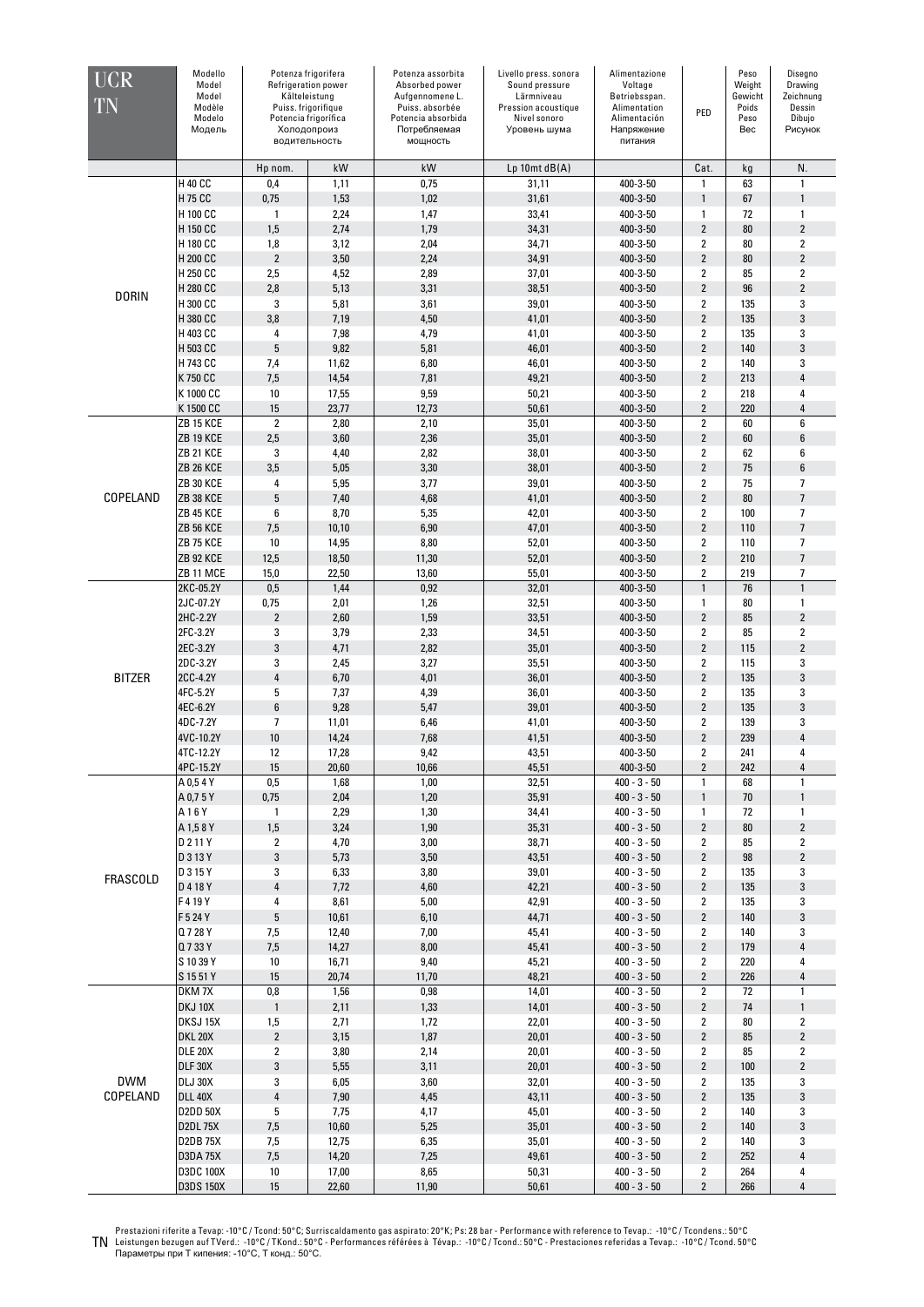| $\overline{\text{UCR}}$<br>BT | Modello<br>Model<br>Model<br>Modèle<br>Modelo<br>Модель | Холодопроиз             | Potenza frigorifera<br>Refrigeration power<br>Kålteleistung<br>Puiss. frigorifique<br>Potencia frigorífica<br>водительность | Potenza assorbita<br>Absorbed power<br>Aufgennomene L.<br>Puiss. absorbée<br>Potencia absorbida<br>Потребляемая<br>мощность | Livello press. sonora<br>Sound pressure<br>Lärmniveau<br>Pression acoustique<br>Nivel sonoro<br>Уровень шума | Alimentazione<br>Voltage<br>Betriebsspan.<br>Alimentation<br>Alimentación<br>Напряжение<br>питания | PED                     | Peso<br>Weight<br>Gewicht<br>Poids<br>Peso<br>Bec | Diseano<br>Drawing<br>Zeichnung<br>Dessin<br>Dibujo<br>Рисунок |
|-------------------------------|---------------------------------------------------------|-------------------------|-----------------------------------------------------------------------------------------------------------------------------|-----------------------------------------------------------------------------------------------------------------------------|--------------------------------------------------------------------------------------------------------------|----------------------------------------------------------------------------------------------------|-------------------------|---------------------------------------------------|----------------------------------------------------------------|
|                               |                                                         | Hp nom.                 | kW                                                                                                                          | kW                                                                                                                          | $Lp$ 10mt $dB(A)$                                                                                            |                                                                                                    | Cat.                    | kg                                                | N.                                                             |
|                               | H 50 CS                                                 | 0,5                     | 0,39                                                                                                                        | 0,53                                                                                                                        | 32,91                                                                                                        | $400 - 3 - 50$                                                                                     | 1                       | 63                                                | $\mathbf{1}$                                                   |
|                               | H 100 CS                                                | $\mathbf{1}$            | 0,69                                                                                                                        | 0,92                                                                                                                        | 34,91                                                                                                        | $400 - 3 - 50$                                                                                     | 1                       | 65                                                | $\mathbf{1}$                                                   |
|                               | H 150 CS                                                | 1,5                     | 0,81                                                                                                                        | 1,08                                                                                                                        | 35,21                                                                                                        | $400 - 3 - 50$                                                                                     | 1                       | 67                                                | $\mathbf{1}$                                                   |
|                               | H 200 CS                                                | $\overline{\mathbf{2}}$ | 1,02                                                                                                                        | 1,43                                                                                                                        | 36,31                                                                                                        | $400 - 3 - 50$                                                                                     | 1                       | 75                                                | $\mathbf{1}$                                                   |
|                               | H 250 CS                                                | 2,5                     | 1,27                                                                                                                        | 1,90                                                                                                                        | 36,91                                                                                                        | $400 - 3 - 50$                                                                                     | 1                       | 75                                                | $\mathbf{1}$                                                   |
| <b>DORIN</b>                  | H 300 CS                                                | 3                       | 1,54                                                                                                                        | 1,97                                                                                                                        | 39,01                                                                                                        | $400 - 3 - 50$                                                                                     | 1                       | 93                                                | $\mathbf{1}$                                                   |
|                               | H 390 CS                                                | 3,9                     | 2,07                                                                                                                        | 2,58                                                                                                                        | 41,01                                                                                                        | $400 - 3 - 50$                                                                                     | 2                       | 95                                                | $\overline{2}$                                                 |
|                               | H 403 CS                                                | 4                       | 2,32                                                                                                                        | 2,82                                                                                                                        | 42,51                                                                                                        | $400 - 3 - 50$                                                                                     | $\overline{2}$          | 128                                               | $\sqrt{2}$                                                     |
|                               | H 503 CS                                                | 5                       | 2,97                                                                                                                        | 3,69                                                                                                                        | 42,51                                                                                                        | $400 - 3 - 50$                                                                                     | 2                       | 134                                               | $\overline{\mathbf{2}}$                                        |
|                               | K 750 CS                                                | 7,5                     | 4,80                                                                                                                        | 4,91                                                                                                                        | 48,01                                                                                                        | $400 - 3 - 50$                                                                                     | $\overline{2}$          | 172                                               | $\mathbf{3}$                                                   |
|                               | K 1000 CS                                               | 10                      | 6,04                                                                                                                        | 6,39                                                                                                                        | 46,81                                                                                                        | $400 - 3 - 50$                                                                                     | 2                       | 188                                               | 3                                                              |
|                               | K 1500 CS                                               | 15                      | 6,92                                                                                                                        | 7,64                                                                                                                        | 51,81                                                                                                        | $400 - 3 - 50$                                                                                     | $\overline{2}$          | 190                                               | $\sqrt{3}$                                                     |
|                               | K 1500 CB                                               | 15                      | 8,58                                                                                                                        | 9,65                                                                                                                        | 53,41                                                                                                        | $400 - 3 - 50$                                                                                     | 2                       | 198                                               | 3                                                              |
|                               | K 2500 CB                                               | 25                      | 10,25                                                                                                                       | 10,99                                                                                                                       | 53,41                                                                                                        | $400 - 3 - 50$                                                                                     | $\overline{2}$          | 218                                               | 3                                                              |
|                               | Y 3060 CB                                               | 30                      | 12,92                                                                                                                       | 14,82                                                                                                                       | 52,61                                                                                                        | $400 - 3 - 50$                                                                                     | 2                       | 330                                               | 4                                                              |
|                               | <b>ZF 09 K4E</b>                                        | 3                       | 1,42                                                                                                                        | 2,17                                                                                                                        | 42,01                                                                                                        | $400 - 3 - 50$                                                                                     | $\overline{2}$          | 62                                                | $\boldsymbol{6}$                                               |
|                               | <b>ZF 11 K4E</b>                                        | 3,5                     | 1,78                                                                                                                        | 2,56                                                                                                                        | 43,01                                                                                                        | $400 - 3 - 50$                                                                                     | $\overline{2}$          | 74                                                | 6                                                              |
|                               | <b>ZF 13 K4E</b>                                        | $\sqrt{4}$              | 2,03                                                                                                                        | 2,85                                                                                                                        | 45,01                                                                                                        | $400 - 3 - 50$                                                                                     | $\overline{2}$          | 74                                                | $\boldsymbol{6}$                                               |
|                               | <b>ZF 15 K4E</b>                                        | 5                       | 2,47                                                                                                                        | 3,42                                                                                                                        | 45,01                                                                                                        | $400 - 3 - 50$                                                                                     | $\overline{2}$          | 80                                                | 6                                                              |
|                               | <b>ZF 18 K4E</b>                                        | $6\phantom{1}$          | 3,00                                                                                                                        | 4,12                                                                                                                        | 47,01                                                                                                        | $400 - 3 - 50$                                                                                     | $\overline{2}$          | 100                                               | $\boldsymbol{6}$                                               |
|                               | <b>ZF 24 K4E</b>                                        | 7,5                     | 3,70                                                                                                                        | 5,25                                                                                                                        | 52,01                                                                                                        | $400 - 3 - 50$                                                                                     | 2                       | 109                                               | $\overline{1}$                                                 |
| COPELAND                      | ZF 33 K4E                                               | 10                      | 4,90                                                                                                                        | 7,45                                                                                                                        | 52,01                                                                                                        | $400 - 3 - 50$                                                                                     | $\overline{2}$          | 140                                               | $\overline{7}$                                                 |
|                               | <b>ZF 40 K4E</b>                                        | 12,5                    | 6,30                                                                                                                        | 8,75                                                                                                                        | 52,01                                                                                                        | $400 - 3 - 50$                                                                                     | 2                       | 160                                               | $\overline{7}$                                                 |
|                               | <b>ZF 48 K4E</b>                                        | 15                      | 7,10                                                                                                                        | 10,70                                                                                                                       | 52,01                                                                                                        | $400 - 3 - 50$                                                                                     | $\overline{2}$          | 169                                               | $\overline{7}$                                                 |
|                               | 2KC-05.2Y                                               | 0,5                     | 0,23                                                                                                                        | 0,43                                                                                                                        | 32,01                                                                                                        | $400 - 3 - 50$                                                                                     | 1                       | 73                                                | 1                                                              |
|                               | 2HC-1.2Y                                                | $\mathbf{1}$            | 0,49                                                                                                                        | 70,3                                                                                                                        | 31,51                                                                                                        | $400 - 3 - 50$                                                                                     | 1                       | 74                                                | $\mathbf{1}$                                                   |
|                               | 2GC-2.2Y                                                | $\overline{2}$          | 0,66                                                                                                                        | 0,96                                                                                                                        | 32,51                                                                                                        | $400 - 3 - 50$                                                                                     | 1                       | 75                                                | $\mathbf{1}$                                                   |
|                               | 2FC-2.2Y                                                | $\overline{2}$          | 0,85                                                                                                                        | 1,20                                                                                                                        | 34,51                                                                                                        | $400 - 3 - 50$                                                                                     | $\mathbf{1}$            | 82                                                | $\mathbf{1}$                                                   |
|                               | 2EC-2.2Y                                                | $\overline{2}$          | 1,06                                                                                                                        | 1,39                                                                                                                        | 37,01                                                                                                        | $400 - 3 - 50$                                                                                     | 1                       | 103                                               | $\mathbf{1}$                                                   |
|                               | 2CC-3.2Y                                                | $\mathbf{3}$            | 1,57                                                                                                                        | 1,98                                                                                                                        | 39,01                                                                                                        | $400 - 3 - 50$                                                                                     | 1                       | 107                                               | $\mathbf{1}$                                                   |
|                               | 4FC-3.2Y                                                | 3                       | 1,69                                                                                                                        | 2,22                                                                                                                        | 39,01                                                                                                        | $400 - 3 - 50$                                                                                     | 2                       | 119                                               | $\overline{2}$                                                 |
|                               | 4EC-4.2Y                                                | $\overline{4}$          | 2,08                                                                                                                        | 2,60                                                                                                                        | 41,01                                                                                                        | $400 - 3 - 50$                                                                                     | $\overline{2}$          | 128                                               | $\overline{2}$                                                 |
|                               | 4DC-5.2Y                                                | 5                       | 2,58                                                                                                                        | 3,22                                                                                                                        | 43,01                                                                                                        | $400 - 3 - 50$                                                                                     | 2                       | 132                                               | $\overline{2}$                                                 |
| <b>BITZER</b>                 | 4CC-6.2Y                                                | 6                       | 3,20                                                                                                                        | 4,01                                                                                                                        | 45,01                                                                                                        | $400 - 3 - 50$                                                                                     | $\overline{2}$          | 190                                               | 3                                                              |
|                               | 4TC-8.2Y                                                | 8                       | 3,91                                                                                                                        | 4,55                                                                                                                        | 48,01                                                                                                        | $400 - 3 - 50$                                                                                     | 2                       | 190                                               | 3                                                              |
|                               | 4PC-10.2Y                                               | 10                      | 4,52                                                                                                                        | 5,05                                                                                                                        | 50,01                                                                                                        | $400 - 3 - 50$                                                                                     | $\overline{2}$          | 204                                               | $\sqrt{3}$                                                     |
|                               | 4NC-12.2Y                                               | 12                      | 5,22                                                                                                                        | 6,01                                                                                                                        | 52,01                                                                                                        | $400 - 3 - 50$                                                                                     | 2                       | 206                                               | 3                                                              |
|                               | 4H-15.2Y                                                | 15                      | 7,87                                                                                                                        | 9,16                                                                                                                        | 50,01                                                                                                        | $400 - 3 - 50$                                                                                     | $\overline{2}$          | 208                                               | 3                                                              |
|                               | 4G-20.2Y                                                | 20                      | 9,22                                                                                                                        | 10,63                                                                                                                       | 55,51                                                                                                        | $400 - 3 - 50$                                                                                     | $\overline{2}$          | 237                                               | 3                                                              |
|                               | 6H-25.2Y                                                | 25                      | 11,84                                                                                                                       | 13,59                                                                                                                       | 59,51                                                                                                        | $400 - 3 - 50$                                                                                     | $\overline{2}$          | 324                                               | 4                                                              |
|                               | A 0,55 Y                                                | 0,5                     | 0,47                                                                                                                        | 0,50                                                                                                                        | 32,51                                                                                                        | $400 - 3 - 50$                                                                                     | $\mathbf{1}$            | 74                                                | $\mathbf{1}$                                                   |
|                               | A 0,76Y                                                 | 0,75                    | 0,52                                                                                                                        | 0,60                                                                                                                        | 33,81                                                                                                        | $400 - 3 - 50$                                                                                     | 1                       | 75                                                | $\mathbf{1}$                                                   |
|                               | A17Y                                                    | 1                       | 0,65                                                                                                                        | 0,70                                                                                                                        | 35,91                                                                                                        | $400 - 3 - 50$                                                                                     | 1                       | 82                                                | 1                                                              |
|                               | B 1,5 10 Y                                              | 1,5                     | 1,05                                                                                                                        | 1,40                                                                                                                        | 40,71                                                                                                        | $400 - 3 - 50$                                                                                     | 1                       | 103                                               | $\mathbf{1}$                                                   |
|                               | D 2 15 Y                                                | $\mathbf{2}$            | 1,73                                                                                                                        | 2,10                                                                                                                        | 43,71                                                                                                        | $400 - 3 - 50$                                                                                     | 1                       | 107                                               | $\mathbf{1}$                                                   |
|                               | D 3 19 Y                                                | 3                       | 2,40                                                                                                                        | 3,00                                                                                                                        | 42,51                                                                                                        | $400 - 3 - 50$                                                                                     | $\overline{2}$          | 119                                               | $\overline{2}$                                                 |
| <b>FRASCOLD</b>               | F 4 24 Y                                                | 4                       | 2,97                                                                                                                        | 3,40                                                                                                                        | 46,11                                                                                                        | $400 - 3 - 50$                                                                                     | $\overline{2}$          | 128                                               | $\overline{2}$                                                 |
|                               | Q 5 28 Y                                                | 5                       | 3,60                                                                                                                        | 3,90                                                                                                                        | 44,11                                                                                                        | $400 - 3 - 50$                                                                                     | $\overline{2}$          | 132                                               | $\overline{2}$                                                 |
|                               | S 5 33 Y                                                | 5                       | 3,93                                                                                                                        | 4,60                                                                                                                        | 46,41                                                                                                        | $400 - 3 - 50$                                                                                     | $\mathbf{2}$            | 190                                               | 3                                                              |
|                               | S 7 39 Y                                                | 7,5                     | 3,85                                                                                                                        | 4,40                                                                                                                        | 47,81                                                                                                        | $400 - 3 - 50$                                                                                     | $\overline{2}$          | 190                                               | 3                                                              |
|                               | S 10 51 Y                                               | 10                      | 5,40                                                                                                                        | 6,20                                                                                                                        | 48,71                                                                                                        | $400 - 3 - 50$                                                                                     | $\mathbf{2}$            | 204                                               | 3                                                              |
|                               | V 15 59 Y                                               | 15                      | 6,21                                                                                                                        | 6,30                                                                                                                        | 52,71                                                                                                        | $400 - 3 - 50$                                                                                     | $\overline{\mathbf{c}}$ | 206                                               | 3                                                              |
|                               | V 1571 Y                                                | 15                      | 7,88                                                                                                                        | 8,70                                                                                                                        | 52,71                                                                                                        | $400 - 3 - 50$                                                                                     | 2                       | 208                                               | 3                                                              |
|                               | V 20 84 Y                                               | 20                      | 9,10                                                                                                                        | 9,90                                                                                                                        | 57,51                                                                                                        | $400 - 3 - 50$                                                                                     | $\overline{2}$          | 237                                               | $\sqrt{3}$                                                     |
|                               | DKM 5X                                                  | 0,5                     | 0,27                                                                                                                        | 0,46                                                                                                                        | 14,01                                                                                                        | $400 - 3 - 50$                                                                                     | $\overline{2}$          | 73                                                | $\mathbf{1}$                                                   |
|                               | DKJ7X                                                   | 0,75                    | 0,44                                                                                                                        | 0,65                                                                                                                        | 14,01                                                                                                        | $400 - 3 - 50$                                                                                     | $\overline{2}$          | 74                                                | $\mathbf{1}$                                                   |
|                               | DKSJ 10X                                                | 1                       | 0,60                                                                                                                        | 0,92                                                                                                                        | 19,01                                                                                                        | $400 - 3 - 50$                                                                                     | 2                       | 75                                                | $\mathbf{1}$                                                   |
|                               | <b>DKL15X</b>                                           | 1,5                     | 0,74                                                                                                                        | 1,04                                                                                                                        | 16,01                                                                                                        | $400 - 3 - 50$                                                                                     | $\overline{2}$          | 82                                                | $\mathbf{1}$                                                   |
|                               | <b>DLF 20X</b>                                          | $\overline{\mathbf{2}}$ | 0,70                                                                                                                        | 1,34                                                                                                                        | 20,01                                                                                                        | $400 - 3 - 50$                                                                                     | 2                       | 103                                               | $\mathbf{1}$                                                   |
|                               | <b>DLL 30X</b>                                          | 3                       | 1,30                                                                                                                        | 1,82                                                                                                                        | 21,01                                                                                                        | $400 - 3 - 50$                                                                                     | $\overline{2}$          | 107                                               | $\mathbf{1}$                                                   |
| <b>DWM</b>                    | DLSG 40X                                                | 4                       | 1,87                                                                                                                        | 2,45                                                                                                                        | 32,01                                                                                                        | $400 - 3 - 50$                                                                                     | $\overline{\mathbf{2}}$ | 119                                               | $\overline{2}$                                                 |
| COPELAND                      | <b>D2DL 40X</b>                                         | 4                       | 2,29                                                                                                                        | 2,89                                                                                                                        | 44,01                                                                                                        | $400 - 3 - 50$                                                                                     | $\overline{2}$          | 128                                               | $\overline{2}$                                                 |
|                               | <b>D2DB 50X</b>                                         | 5                       | 2,78                                                                                                                        | 3,37                                                                                                                        | 44,01                                                                                                        | $400 - 3 - 50$                                                                                     | 2                       | 132                                               | $\mathbf{2}$                                                   |
|                               | <b>D3DA 50X</b>                                         | 5                       | 3,30                                                                                                                        | 3,88                                                                                                                        | 49,41                                                                                                        | $400 - 3 - 50$                                                                                     | $\overline{2}$          | 190                                               | $\sqrt{3}$                                                     |
|                               | <b>D3DC75X</b>                                          | 7,5                     | 3,95                                                                                                                        | 4,61                                                                                                                        | 51,21                                                                                                        | $400 - 3 - 50$                                                                                     | 2                       | 190                                               | 3                                                              |
|                               | <b>D3DS 100X</b>                                        | 10                      | 6,40                                                                                                                        | 6,55                                                                                                                        | 50,71                                                                                                        | $400 - 3 - 50$                                                                                     | $\overline{2}$          | 204                                               | $\sqrt{3}$                                                     |
|                               | D4DF 100X                                               | 10                      | 5,80                                                                                                                        | 6,55                                                                                                                        | 56,01                                                                                                        | $400 - 3 - 50$                                                                                     | 2                       | 206                                               | 3                                                              |
|                               | D4DL 150X                                               | 15                      | 8,95                                                                                                                        | 9,25                                                                                                                        | 56,91                                                                                                        | $400 - 3 - 50$                                                                                     | $\overline{2}$          | 208                                               | $\sqrt{3}$                                                     |
|                               | D4DT 220X                                               | 22                      | 9,70                                                                                                                        | 10,80                                                                                                                       | 57,71                                                                                                        | $400 - 3 - 50$                                                                                     | $\mathbf{2}$            | 237                                               | 3                                                              |

Prestazioni riferite a Tevap: -35°С / Tcond: 50°С. Surriscaldamento gas aspirato: 20°К; Ps: 28 bar - Performance with reference to Tevap.: -35°С / Tcondens.: 50°С<br>ВТ Leistungen bezugen auf TVerd.: -35°С / TKond.: 50°С - P